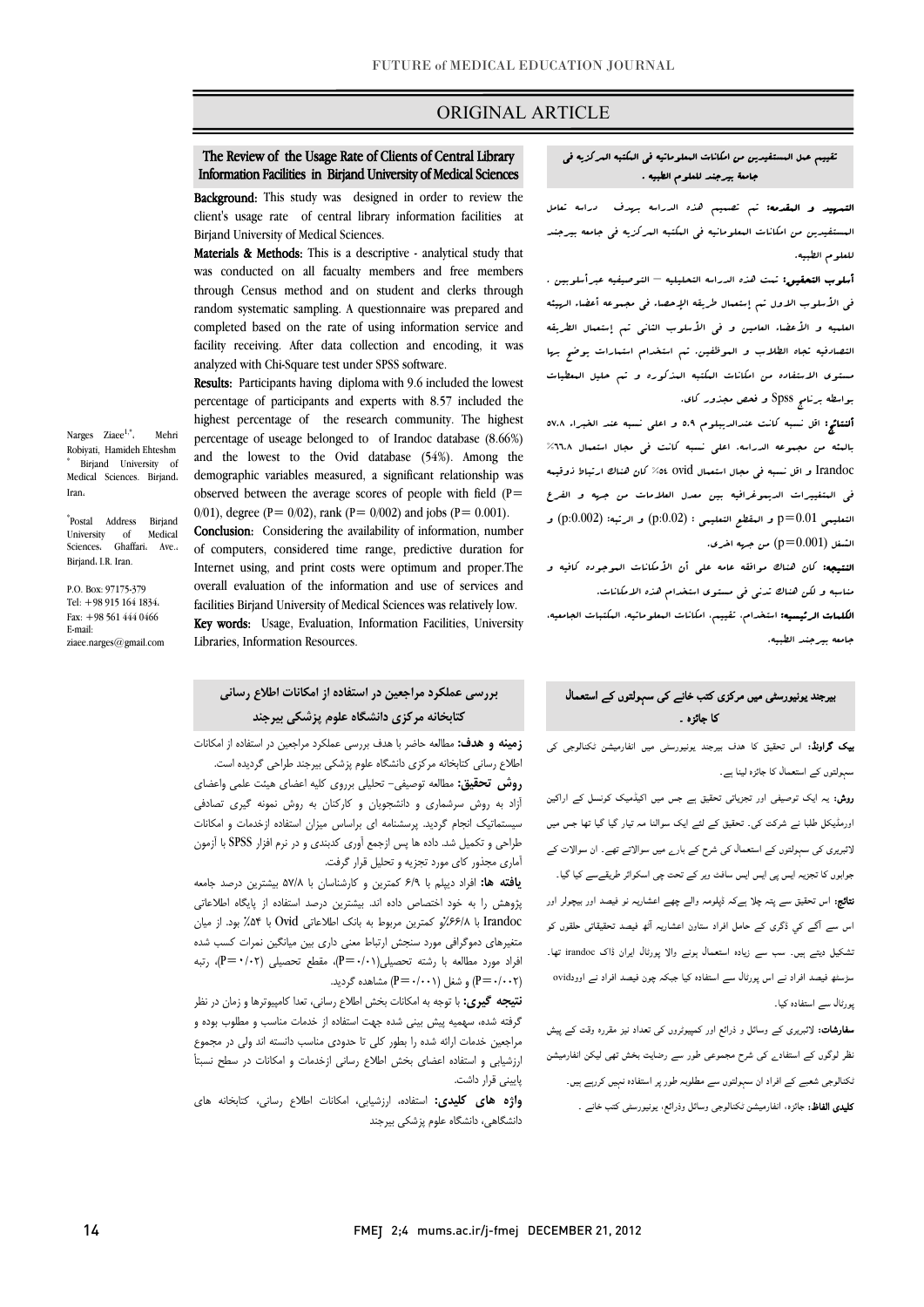### **INTRODUCTION**

Attempt for achieving knowledge and its development have always been ideal for humans and man has always done material and spiritual investments in this field. This attempt has always taken the usage of equipment and facilities in to consideration and applied different devices for this purpose which have affected the development of science and thought differently.

Living in information explosion era needs libraries and effective information giving systems which makes information accessible actively alongside information making so that besides information making ,efficient transfer of it influences expand of sciences and as a result total development of countries .Thus in this period active ,critical, and close relationship of researchers with information giving system(1).And as the final goal of libraries in society is providing access to any kind of information for everybody ,anywhere, anytime. Evaluating the function is taken in to consideration as one of the important aspects of library management and information centers (2).This is of prime importance for both library managers and users. One of the methods of assessing the quality and quantity of services and facilities of library is the awareness and usage of these services and also easy accessibility of the required information by users .Caring about the opinions of users is an important factor in the success of an information system(3).In other words users are the most important elements in information world(4).Successful libraries and information centers are those that concentrate on fulfilling the information needs of their users(5) and can identify the needs of users and satisfy them .Libraries and information centers as important factors in education and research of universities develop thoughts of university members by providing information sources and make them  $work(6)$ , and also it is an improving and important basis in research and teaching for researchers ,instructors and students, and university library(7).

Therefore ,libraries evaluate themselves as an educational ,research, and social center,so that by identifying weaknesses and strengths step toward improving and developing issues(8).Creating a special unit of information besides other units for giving electronic services is the result of this improvement and researchers like others use this network for different jobs such as getting access to scientific resources and also publishing the results of their own work(9).

Studies show that the relationship of electronic resources and teaching and research field can be evaluated and the expand of resources for individual and class learning is effective and electronic sources for universities or a vat geographic area often can stabilize learning everywhere and includes the usage of electronic devices, fast improvement in research ,simultaneous scientific relation and creation of new works .The purpose of the present study is to examine the effect of these facilities on the quality and quantity of scientific works of students ,researchers, and university instructors which usage of results seems necessary in future developments.

### **METHODS**

֦

 This descriptive-analytical study was conducted on all faculty members ,graduates ,and general physicians selected systematic random sampling. For conducting the research ,a questionnaire including 29 questions about the rate and method of using the services in information center was used which was based on Likert Scale(none ,little, average ,much, of the questionnaire was achieved by getting ten library and information science experts' opinions. In the case of reliability ,as the questions of the questionnaire were objective and were used repeatedly in other studies, its through census and on students and clerks selected through very much) and was scored from 0 to 4.The content validity reliability was confirmed.

 Data was analyzed by SPSS version and descriptive statistical tests(percent and frequency) and qui-square. P value: .05 was meaningful.

## **RESULTS**

 The study was conducted on 98 faculty members,30 free members,400 students, and 160 clerks.

 The study based on education shows that the participants having diploma and those having B.S. included the highest respectively. The rates of participants' knowledge of English and computer were 55.5% and 58.4% respectively which were higher than average. percent of the participants with 6.9% and 57.8%

 The results express that 93.4% of the users were aware of hours suitable. The use of data bases such as Elsevier ,Prequest, Ovid ,Pubmed, Iranmedex, and Irandoc was assessed and the highest percent of use went to Irandoc(66.8%) and the lowest went to Ovid(54%).The services , the predicted share for using the Internet and the cost of print have been reasonable in information center. the working hours of library and only 16.6% considered the number of computers, time limitation considered for using

 64.8% of participants evaluated the existing facilities of information center as positive and had made success in restoring their required information.

Among the demographic variables under assessment there was a meaningful relationship between the average of achieved scores of participants and major  $(P=0.001)$ , level of education(P=0.02),rank(P=0.002),and job (P=0.001,  $\overline{a}$ table 1).

### **DISCUSSION**

 In this study ,using services and facilities of information center based on education didn't show a meaningful with M.S. degree were not superior to those with B.S., associate degree,or diploma.Kamaneh azari(2002) in his study named "The study of viewpoint and awareness of members of information services in Mirzay-e-Shirazi library Medical Sciences" concluded that there was not a significant difference in the awareness and usage of library members based on education(10). difference among participants, in a way that participants and library of medical school of Shiraz University of

 The results of the study of the usage rate of members based on major shows that there is a meaningful difference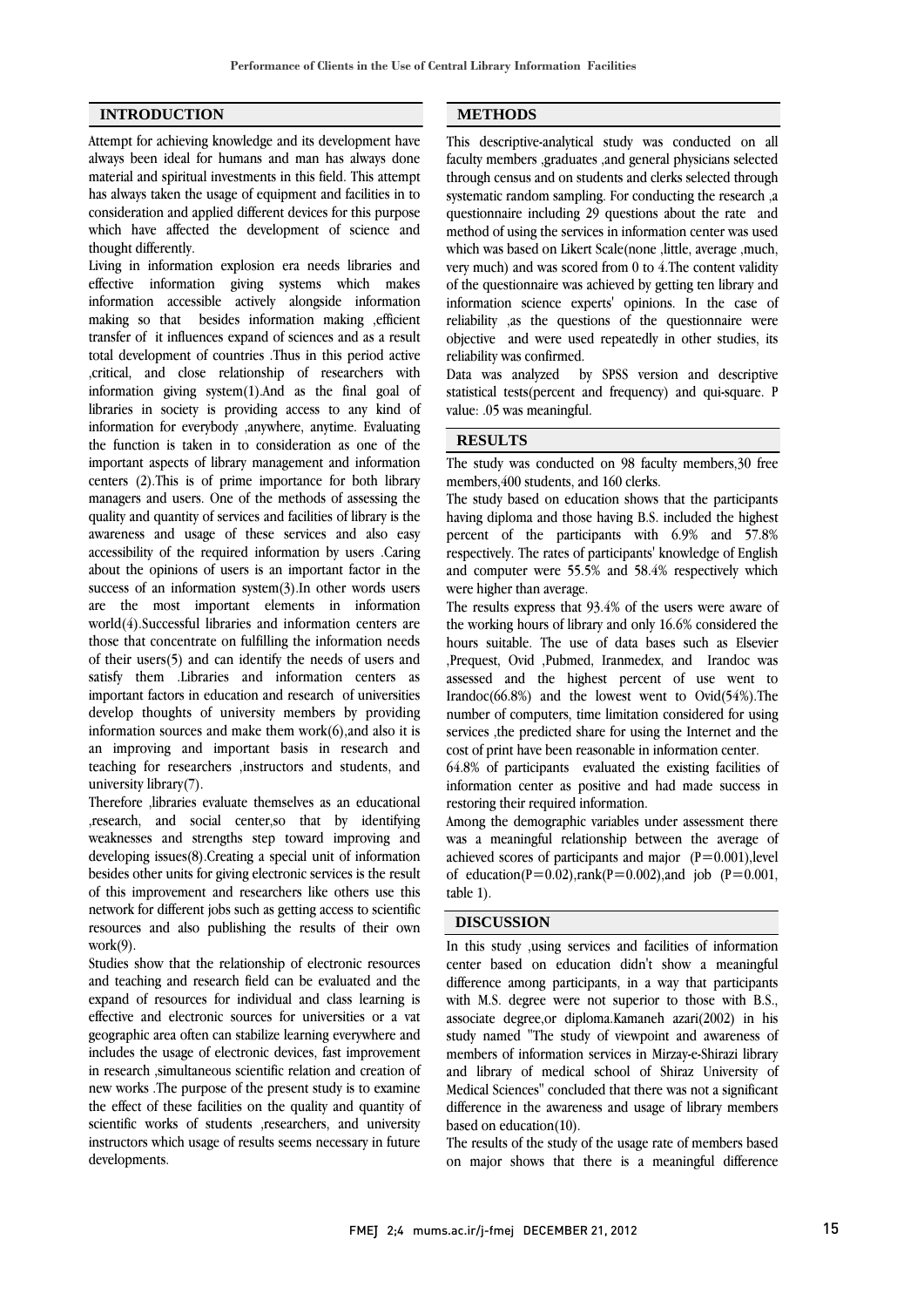between the average of the use of services and facilities .In a way that medical students used the most and nursing students used the least and also PhD students had the most writing medical theses by medical students .In Moosavi Shooshtari's study (2003)called"The study of the rate of users' satisfaction with the services of the library of center of information and scientific documents of Iran",the most usages related to conducting research and preparing usage and B.S. students had the least ,which reason can be theses $(11)$ .

 The average score of trainers' usage of services and facilities of information center has been significantly more than associate professors .It can be said that professional in hospitals ,private offices, or executive ranks, and etc. can be the reason of less usage of services and facilities of information center. Malekizadeh in his research has mentioned that the major obstacles use information are libraries(12).Effatnezhad (2005) believed that the most important problems in using information technologies are involvements of associate professors which include working time limitation ,being busy, and spread of lack of facilities and time limitation(13).

 Also Siamian et al.(2011)have supported that the most are time limitation and being far from information centers. As a whole ,most of the members mentioned that they could not catch up with the modern advances(14).The results of usage of services and facilities of information center based among the average of the usage of students, faculty important problems in the process of finding information on job showed that there was a meaningful relationship

 members ,clerks, and free members .In a way that clerks used the least and faculty members used services and facilities of the information center the most.The results of awareness and the usage of services of the library of Information and Scientific Documents of Iran expressed a low level of awareness and usage(11). Updating knowledge and information of faculty members and also providence of the required conditions for better and more usage can be groups.Mohagheghzadeh and Abdollahi (2003)conducted a research called"The study of opinions and members' methods of usage of the facilities of center and its effect on showed that the members of the center were aware of the importance of Internet and used it for some issues. These people mentioned that the first reason of their tendency to use Internet was "accessing updated information"(15).The results of Lazigner et al.(1998) showed that the tendency and 80.3% of the participants used the Internet. Effective factors of not using electronic information resources include little information about electronic resources and results of Golabian's research ( 2002) showed that almost half of the faculty members under study used e-mail .Also users of e-mail had written and published more articles(17). Higher than average familiarity of half of the participants with English and computer knowledge can be the cause of doing research and scientific jobs, writing theses ,and Moosavi Shoshtari's study (2003) showed that the average of the reasons of more usage among this group than other research works of these members". The results of the study toward using the Internet was high among faculty members their value, costly services ,and lack of training(16).The

| Table 1: The comparison of participants' usage based on demographic variables |                     |               |       |                                     |                     |
|-------------------------------------------------------------------------------|---------------------|---------------|-------|-------------------------------------|---------------------|
| <b>Education</b>                                                              | <b>Variable</b>     | <b>Number</b> | Mean  | <b>Standard</b><br><b>Deviation</b> | sig                 |
|                                                                               | Diploma             | 8             | 7.13  | 10.                                 |                     |
|                                                                               | Associate Degree    | 18            | 9.89  | 13.10                               | F: 0.35<br>P: 0.79  |
|                                                                               | B.S.                | 47            | 11.81 | 15.10                               |                     |
|                                                                               | M.S.                | 14            | 9.21  | 10.81                               |                     |
| Major                                                                         | Medicine            | 141           | 28.26 | 18.61                               | F: 4.63<br>*P: 0.01 |
|                                                                               | Nursing             | 56            | 20.34 | 16.65                               |                     |
|                                                                               | Para medicine       | 110           | 22.69 | 20.21                               |                     |
| Degree                                                                        | Associate Degree    | 117           | 22.98 | 19.92                               | F: 4.19<br>*P: 0.02 |
|                                                                               | B.S.                | 56            | 20.73 | 17.25                               |                     |
|                                                                               | PhD                 | 135           | 28.35 | 18.76                               |                     |
| Rank                                                                          | Associate Professor | 32            | 18.19 | 18.79                               | F:3.25              |
|                                                                               | Trainer             | 26            | 34.69 | 19.78                               | T<br>*P: 0.002      |
| Job                                                                           | Student             | 309           | 24.86 | 19.15                               |                     |
|                                                                               | Faculty member      | 57            | 25.96 | 20.77                               | F:17.40             |
|                                                                               | Clerk               | 89            | 10.38 | 13.25                               | *P: 0.001           |
|                                                                               | Free Member         | 23            | 12.91 | 13.22                               |                     |
| $*$ P<0.05 is meaningful.                                                     |                     |               |       |                                     |                     |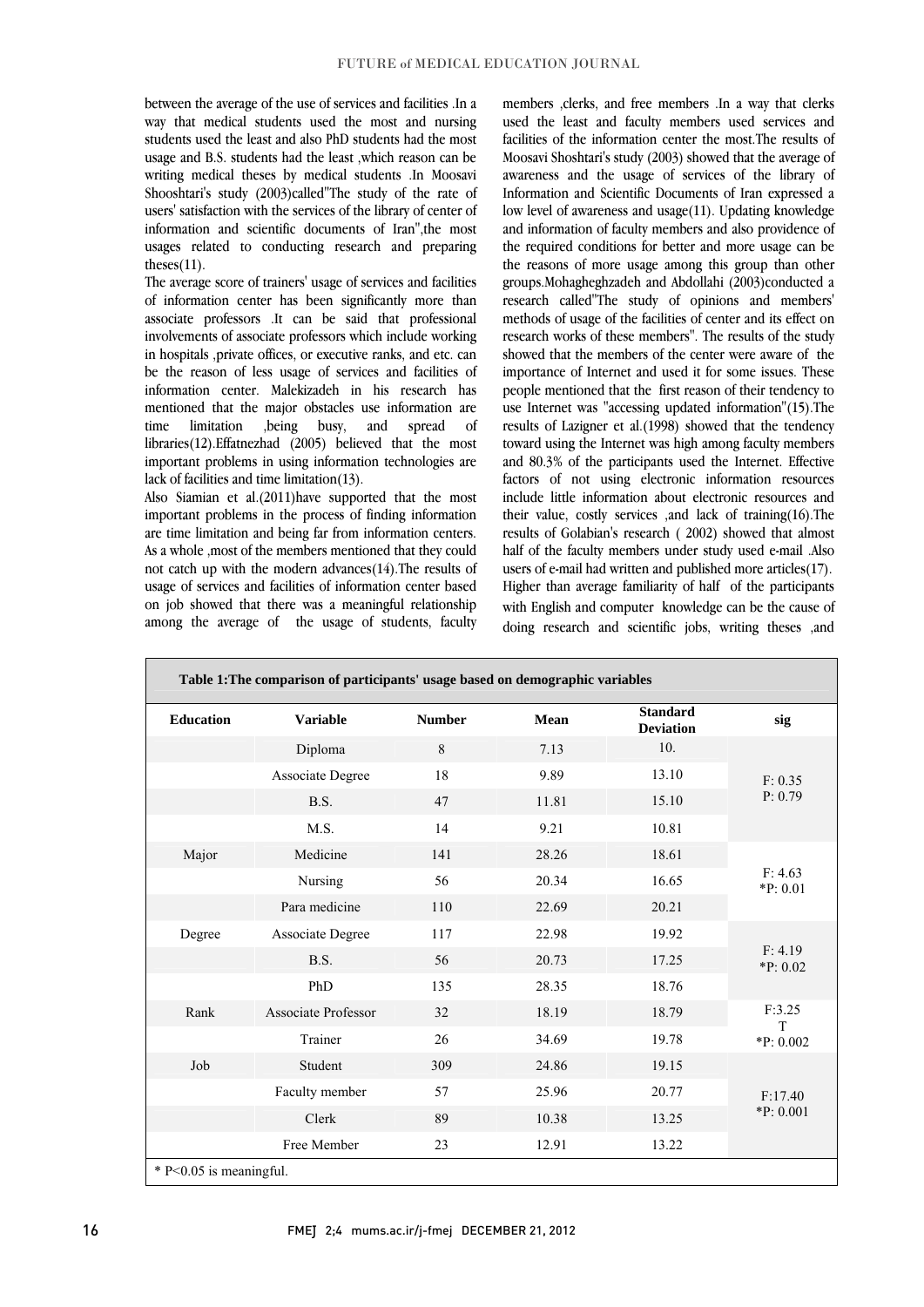increasing role of computers in education and research, these causes have made them improve their English and computer knowledge.Shahsavari (2006)mentioned that the rate of English language and computer knowledge is an influential factor in using resources(18).

Using the services of information center for doing personal affairs allocated a higher percentage to itself than doing homework. Doing personal affairs such as checkmail ,playing games and entertainment, and surfing the net may seem more fun. Bashiri (1999) in a study called "The study of the information needs of faculty members of agricultural research and education organization" has mentioned that in an information community in which everything is based on information and everybody wants easy and fast access to information ,it is necessary that information needs of every individual or the whole community are identified precisely and a plan is designed carefully to fulfill them, so that waste of time, money ,and supply of unrelated information are prevented(19).

Raeesi and Ebrahimi (2005) in their article called "The rate of users' satisfaction with central library of Iran University of Medical Sciences' resources and services" found out that because of unskilledfulness of some members in doing computer searches or accessing electronic sources and perhaps not receiving enough help, the facilities are not used properly(2).

The participants' viewpoints toward the available facilities in library was evaluated as positive and expressed that most of them to some extent had access to their required knowledge in information center. Zamani and Allahdadian (2008)in their thesis called "The rate of students' satisfaction with computer services of Educational Science and Central Libraries of Esfahan University" ,in the case of students' viewpoints toward the effect of computer on the distribution of library services ,mentioned that easy and fast access to different information sources has been a privilege of computerized systems over traditional ones(3).Also the results of Hayati and Tasviri Ghamsari's study (2001) showed that 46.2% of users have evaluated that the effect of Internet on their research activities has been much, and

 25.6% have evaluated it as average.73.2% of non-users usage of English data bases Pubmed ,Elsevier, Proquest ,and Ovid had the most users respectively.Probably free access to Pubmed could be one of the reasons of its more usage. Also access to full text of Medline articles is possible through study believed that the main reasons of recognition and satisfaction of faculty members with computer services were free services and the possibility of search in data bases(18). tended to use the Internet(20). In the comparison of the shared data bases in the library. Shahsavari (2006) in his

 Among Persian data bases Irandoc was used more than subject field of Irandoc which covers all scientific topics, while Iranmedex just covers medical sciences articles. Iranmedex ,one of the main reasons could be the widespread

 Although there are a lot of equipment, facilities, and services available in information center but they haven't available conditions for improving research and scientific purposes properly. been used much and the users haven't been able to use the

 Totally it seems that facilities in information center must be few that participants haven't used them much and we hope in information center and more interest and attempt on the side of users, the rate of usage with scientific and research purposes are expanded in an almost vast level. that with more and precise information through colleagues

 Assessing the amount of using services and facilities of identifying the information needs of users in improving scientific and research goals ,it can also be an important step toward better and more accurate planning and qualitative and quantitative services of information center of members. information center can be an appropriate strategy in Central Library and proper usage and satisfaction of

| <b>ACKNOWLEDGEMENT</b> |
|------------------------|
|                        |

#### Conflict of Interests Non-declared.

 $\overline{a}$ 

٦

# Research Comitte Aproval

 This study was confirmed by the Research Association of Birjand University of Medical Sciences(cod:524 ).

#### **REFERENCES**

Moin M. Role of information in progress research and development. Information science and technology 1994; 1(11): 4-5. [Persian].

2. Raeci P, Ebrahim A. Evaluation of user's satisfaction in Iran Central University of Medical Sciences central library related with resources and services in 2004. Library and information science 2004; 1 (37): 123- 40. [Persian].

3. Zamani E, Allahdadeyan T. The survey of satisfaction rate of users from computer services in central libraries and educational sciences libraries in Isfahan University. Book quarterly journal 2007; 1(69): 153-66. [Persian].

4. Visman H. Systems, services and information center. Mehrad J. (translator). Shiraz: Navid; 1994: 62, 145. [Persian].

 5. Ghorbani N. Evaluation of clients satisfaction from library services in Library and information science 2000; 41: Geophysical Institute of Tehran University. 65-75. [Persian].

 6. Ebrami H. Introduction to librarianship and information sciences. Tehran: Nashr-e-Ketabdar; 2000. [In Persian].<br>7. Asadi A. Organization

 7. Asadi A. Organizational structure of academic libraries. Sciences and information technology 2000; 3(15): 74-90. [Persian].

 8. Bazargan A. Internal assessment of continuously improve the quality of higher education. Quarterly journal of research and planning in higher education 1995; 3,4: university and its application on the 49-70. [Persian].

9. Hosseini V, Fathian A. Evaluation of

factors affecting user's satisfaction from information services in central library of Ferdowsi University of Mashhad. Library and information science 2009; (2): 95-118. [Persian].

10. Kamaneh Azeri V, Jokar A. Attitudes of librarians and faculty members about information services in Mirza Shirazi Library and Shiraz University of Medical Sciences. Book quarterly journal 2001; 12(2): 34-51. [Persian].

11. Mousavi Shooshtari M. Users satisfaction of Iranian documentation and information center library resources. Information science and technology 2003; 18(3): 84-94. [Persian].

12. Malekizadeh Tafti F. The information needs of faculty and researchers in the University of Shiraz. Book quarterly journal